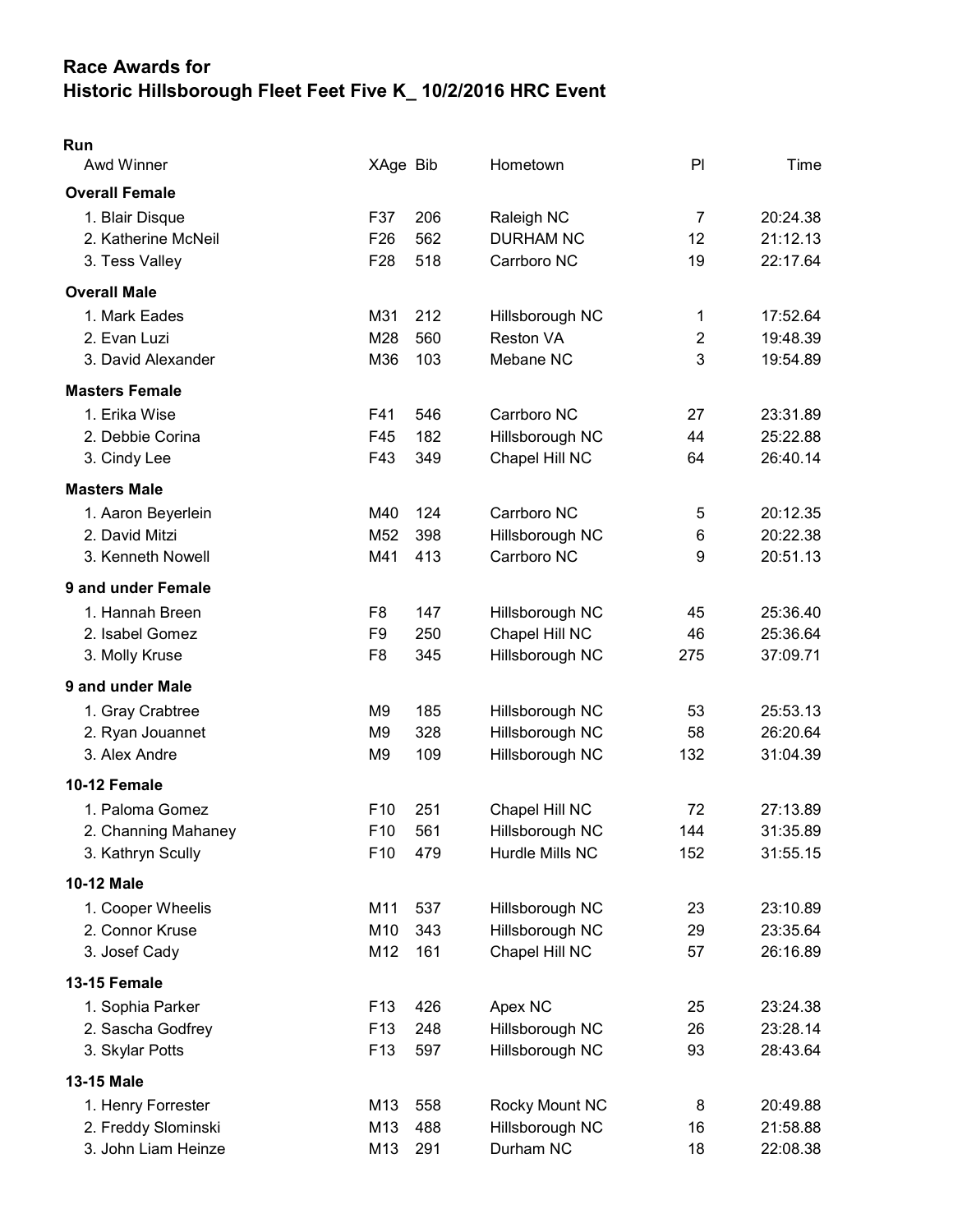| 16-19 Female                                   |                 |            |                                    |          |                      |
|------------------------------------------------|-----------------|------------|------------------------------------|----------|----------------------|
| 1. Brooke Graham                               | F <sub>19</sub> | 259        | Hillsborough NC                    | 42       | 25:09.39             |
| 2. Emma Harris                                 | F16             | 284        | Hillsborough NC                    | 51       | 25:50.89             |
| 3. Kaira Horn                                  | F <sub>19</sub> | 302        | <b>DURHAM NC</b>                   | 271      | 36:55.73             |
| 16-19 Male                                     |                 |            |                                    |          |                      |
| 1. James Huebner                               | M16             | 600        | Hillsborough NC                    | 223      | 35:04.72             |
| 2. Unassigned - 1 Eligible Registrants         |                 |            |                                    |          |                      |
| 3. Unassigned - 1 Eligible Registrants         |                 |            |                                    |          |                      |
| 20-24 Female                                   |                 |            |                                    |          |                      |
| 1. Esmeralda Resendez                          | F <sub>24</sub> | 462        | Raleigh NC                         | 179      | 32:53.14             |
| 2. Courtney Mascarella                         | F21             | 368        | Hillsborough NC                    | 306      | 39:13.74             |
| 3. Tori Yegelwel                               | F21             | 555        | Chapel Hill NC                     | 308      | 39:14.23             |
| 20-24 Male                                     |                 |            |                                    |          |                      |
| 1. Tyler Raynor                                | M24             | 459        | Hillsborough NC                    | 66       | 26:53.39             |
| 2. Unassigned - 1 Eligible Registrants         |                 |            |                                    |          |                      |
| 3. Unassigned - 1 Eligible Registrants         |                 |            |                                    |          |                      |
| 25-29 Female                                   |                 |            |                                    |          |                      |
| 1. Nicola Gray                                 | F27             | 263        | <b>DURHAM NC</b>                   | 52       | 25:51.13             |
| 2. Carol Parker                                | F <sub>25</sub> | 424        | Durham NC                          | 86       | 28:27.39             |
| 3. Melanie Grumieaux                           | F <sub>26</sub> | 268        | Hillsborough NC                    | 90       | 28:37.89             |
| 25-29 Male                                     |                 |            |                                    |          |                      |
| 1. Alex Calero                                 | M26             | 568        |                                    | 4        | 20:00.63             |
| 2. Eugene Cheng                                | M25             | 170        |                                    | 11       | 21:08.64             |
| 3. Eoghan Sweeney                              | M25             | 509        | <b>DURHAM NC</b>                   | 14       | 21:19.13             |
| 30-34 Female                                   |                 |            |                                    |          |                      |
| 1. Lauren Buslinger                            | F33             | 160        | Raleigh NC                         | 41       | 25:08.38             |
| 2. Brika Eklund                                | F32             | 217        | Hillsborough NC                    | 65       | 26:40.88             |
| 3. Betsy Eades                                 | F31             | 211        | Hillsborough NC                    | 68       | 26:55.14             |
| 30-34 Male                                     |                 |            |                                    |          |                      |
| 1. Ryan Thompson                               | M30             | 514        | Rougemont NC                       | 15       | 21:51.39             |
| 2. Trenton Lopez                               | M30             | 363        | Durham NC                          | 20       | 22:34.89             |
| 3. James Robinson                              | M32             | 464        | Hillsborough NC                    | 28       | 23:32.13             |
| 35-39 Female                                   |                 |            |                                    |          |                      |
| 1. Shannon Bush                                | F36             | 159        | Hillsborough NC                    | 30       | 23:57.89             |
| 2. Gretchen Tong                               | F35             | 515        | Hillsborough NC                    | 92       | 28:42.88             |
| 3. Erica Kitchen                               | F37             | 339        | Raleigh NC                         | 124      | 30:27.39             |
| 35-39 Male                                     |                 |            |                                    |          |                      |
| 1. Albert Yong                                 | M39             | 556        | Chapel Hill NC                     | 24       | 23:14.63             |
| 2. Jonathan Ptachcinski<br>3. Matthew Crabtree | M36             | 454<br>186 | Hillsborough NC<br>Hillsborough NC | 48<br>54 | 25:39.90<br>25:56.63 |
|                                                | M37             |            |                                    |          |                      |
| 40-44 Female                                   |                 |            |                                    |          |                      |
| 1. Jocelyn Carbonara                           | F43             | 589        | Hillsborough NC                    | 69       | 26:56.13             |
| 2. Sherri Nevius                               | F40<br>F40      | 411<br>362 | <b>DURHAM NC</b>                   | 73<br>74 | 27:18.89<br>27:21.13 |
| 3. Rocio Lopez                                 |                 |            | Chapel Hill NC                     |          |                      |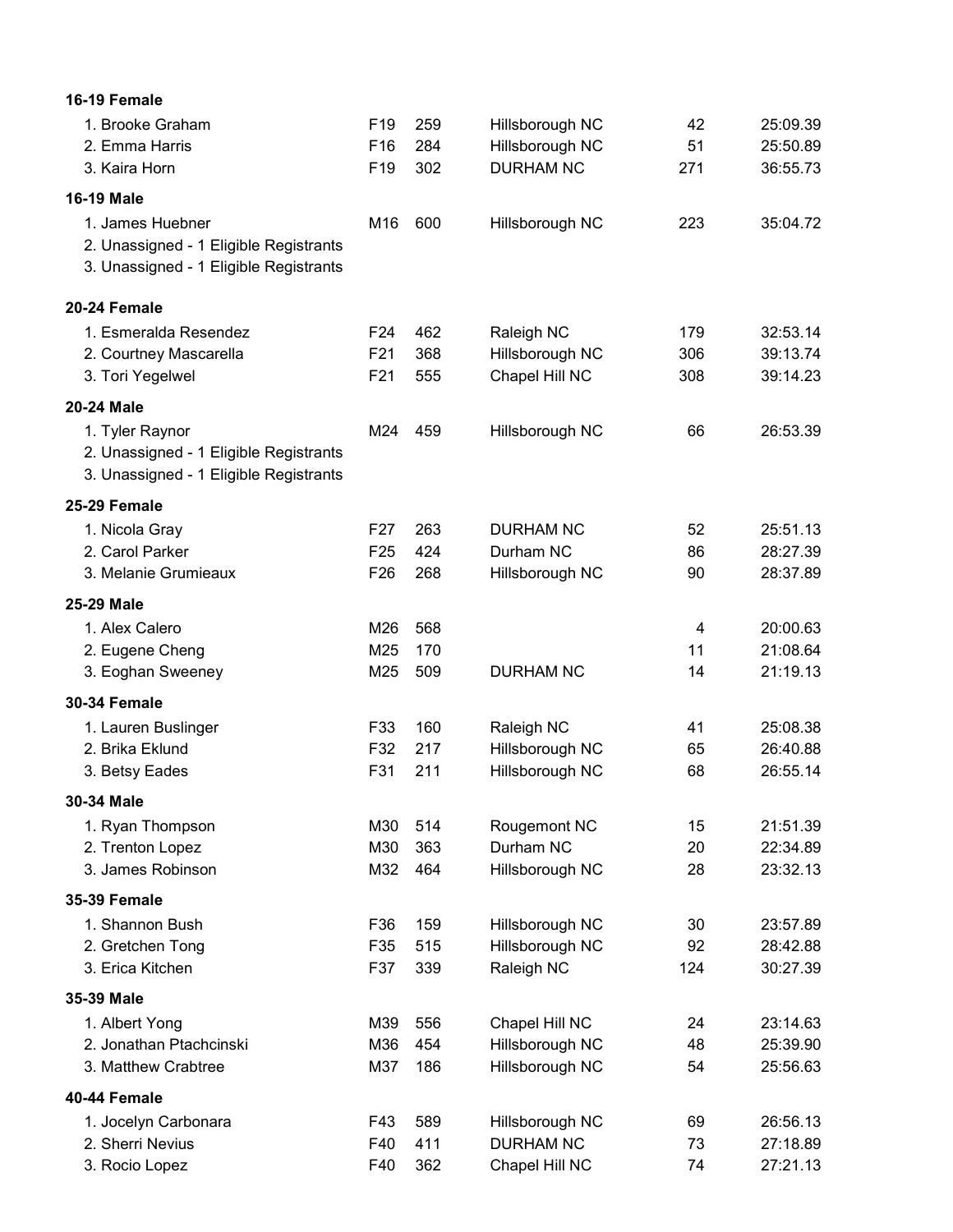| 40-44 Male               |                 |     |                     |     |          |
|--------------------------|-----------------|-----|---------------------|-----|----------|
| 1. Christopher Berge     | M43             | 121 | Hillsborough NC     | 39  | 24:57.38 |
| 2. Greg Lee              | M43             | 350 | Chapel Hill NC      | 63  | 26:39.64 |
| 3. Kevin Wilson          | M43             | 545 | Durham NC           | 80  | 27:57.38 |
| 45-49 Female             |                 |     |                     |     |          |
| 1. Gina Horne            | F47             | 303 | Mebane NC           | 84  | 28:21.38 |
| 2. Leah Cook             | F49             | 180 | Cedar Grove NC      | 94  | 28:45.14 |
| 3. Sarah Giuliano        | F49             | 246 | Apex NC             | 98  | 29:10.64 |
| 45-49 Male               |                 |     |                     |     |          |
| 1. Mason Goss            | M48             | 253 | Hillsborough NC     | 10  | 21:03.11 |
| 2. Michael Breen         | M49             | 148 | Hillsborough NC     | 22  | 22:58.38 |
| 3. Evan Patterson        | M49             | 430 | Chapel Hill NC      | 36  | 24:36.38 |
| 50-54 Female             |                 |     |                     |     |          |
| 1. Katie Kiehle          | F <sub>53</sub> | 336 | Hillsborough NC     | 102 | 29:17.39 |
| 2. Molly Eness           | F <sub>53</sub> | 218 | Cary NC             | 116 | 30:04.65 |
| 3. Heidi Hannapel        | F <sub>54</sub> | 582 | Durham NC           | 137 | 31:26.14 |
| 50-54 Male               |                 |     |                     |     |          |
| 1. Paul Bishop           | M <sub>53</sub> | 125 | <b>GRAHAM NC</b>    | 13  | 21:14.13 |
| 2. Sean Blake            | M51             | 129 | <b>DURHAM NC</b>    | 34  | 24:08.63 |
| 3. Marty Graham          | M51             | 260 | Hillsborough NC     | 56  | 26:03.63 |
| <b>55-59 Female</b>      |                 |     |                     |     |          |
| 1. Alice Powers          | F <sub>58</sub> | 450 | <b>Lumberton NC</b> | 111 | 29:57.89 |
| 2. Carol Blum            | F <sub>57</sub> | 131 | Hillsborough NC     | 197 | 33:31.13 |
| 3. Frieda Rosemond       | F <sub>56</sub> | 467 | Hillsborough NC     | 313 | 39:27.21 |
| 55-59 Male               |                 |     |                     |     |          |
| 1. Alexander Smith       | M59             | 489 | Apex NC             | 67  | 26:55.14 |
| 2. Thomas Porter         | M <sub>55</sub> | 447 | Hillsborough NC     | 122 | 30:09.39 |
| 3. Mark Meszaros         | M58             | 563 | Hillsborough NC     | 185 | 33:09.39 |
| 60-64 Female             |                 |     |                     |     |          |
| 1. Martha Hamblin        | F60             | 277 | Mebane NC           | 204 | 33:38.15 |
| 2. Brenda Hair           | F64             | 274 | Timberlake NC       | 242 | 35:42.21 |
| 3. Judy Miller           | F64             | 395 | Hillsborough NC     | 277 | 37:17.46 |
| 60-64 Male               |                 |     |                     |     |          |
| 1. Charles Van Der Horst | M64             | 521 | Chapel Hill NC      | 61  | 26:34.64 |
| 2. James Herrington      | M60             | 293 | Hillsborough NC     | 201 | 33:36.64 |
| 3. Bob Greene            | M64             | 265 | Chapel Hill NC      | 225 | 35:05.97 |
| 65-69 Female             |                 |     |                     |     |          |
| 1. Cindy Engle           | F66             | 219 | Durham NC           | 180 | 33:00.13 |
| 2. Linda Kruse           | F67             | 344 | Hillsborough NC     | 184 | 33:06.14 |
| 3. Rachel Phelps-Hawkins | F68             | 435 | Hillsborough NC     | 262 | 36:42.46 |
| 65-69 Male               |                 |     |                     |     |          |
| 1. Richard Brandon       | M65             | 143 | Hillsborough NC     | 97  | 29:00.92 |
| 2. John Foley            | M69             | 232 | Hillsborough NC     | 320 | 39:57.72 |
| 3. BILL STAMER           | M65             | 497 | Hillsborough NC     | 329 | 40:46.22 |